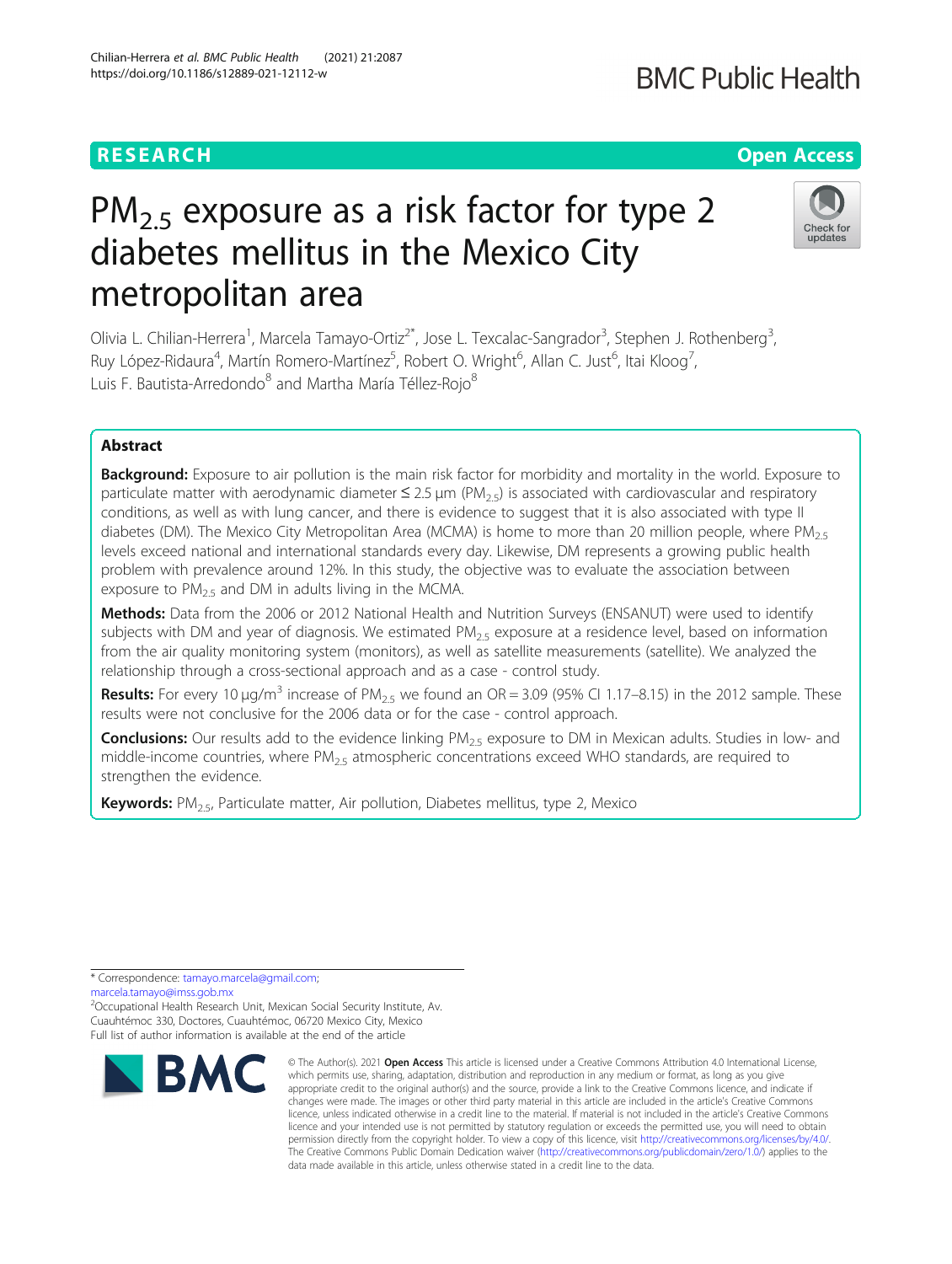# Introduction

Exposure to particulate matter with aerodynamic diameter  $\leq 2.5 \mu m$  (PM<sub>2.5</sub>) is directly related to morbidity and mortality due to lung cancer, cardiovascular and respiratory conditions [[1](#page-7-0)–[4](#page-7-0)] however, recent evidence suggests that it is also associated with the incidence and prevalence of diabetes [[5](#page-7-0)–[9\]](#page-7-0) but results remain inconclusive [\[10](#page-7-0)–[17\]](#page-8-0).

Experimental studies suggest that the biological mechanisms underlying the relation between  $PM_{2.5}$  and DM are related to: a) endothelial dysfunction [\[18\]](#page-8-0) that precedes insulin resistance and the reduction of peripheral glucose uptake [[19\]](#page-8-0); b) with stress in the endoplasmic reticulum, which results in insulin transductions [\[20](#page-8-0)], which in the long-term, impair insulin synthesis and cause apoptosis of pancreatic β cells [\[21](#page-8-0)] and c) a decrease of brown adipose tissue, and alterations in mitochondria [[6,](#page-7-0) [19,](#page-8-0) [20,](#page-8-0) [22,](#page-8-0) [23](#page-8-0)].

Most of the epidemiological studies that found positive associations of DM with long-term  $PM_{2.5}$  exposures have been carried out in developed countries: Canada [[24](#page-8-0)–[26](#page-8-0)], United States [[12](#page-7-0), [27](#page-8-0)–[29](#page-8-0)], Denmark [[30](#page-8-0)], Saudi Arabia [[31\]](#page-8-0), and Italy [[32](#page-8-0)], where average annual  $PM_{2.5}$ concentrations were lower than those commonly recorded in developing countries. Recently, four studies conducted in cities of China reported elevated exposure to  $PM_{2.5}$  concentrations. They found positive, statistically significant and consistent associations with DM, but not significantly greater than those observed in developed countries [\[33](#page-8-0)–[36\]](#page-8-0), suggesting more studies in other developing cities could contribute to clarify the relationship [[9,](#page-7-0) [15](#page-8-0), [37](#page-8-0), [38\]](#page-8-0). Given a possible concentration-response relationship [\[5](#page-7-0), [6,](#page-7-0) [39\]](#page-8-0), it has also been suggested to evaluate prolonged periods of exposure ( $> 6$  months) in countries where  $PM_{2.5}$  concentrations are usually higher than those already analyzed.

The heterogeneity of the results from epidemiological studies is also due to differences in exposure assessment methods and data sources, statistical methods [\[7](#page-7-0), [36](#page-8-0), [40\]](#page-8-0), as well as the study design [\[38](#page-8-0)]. Data from government monitoring networks are the main source of information to assess exposure. However, in some cities the coverage by monitors is limited, resulting in inaccurate exposure estimates with increased measurement error [[41,](#page-8-0) [42](#page-8-0)]. Therefore, some studies have used satellite data based on tele-detection of aerosol optical depth (AOD), to evaluate exposure at a higher resolution [[43,](#page-8-0) [44](#page-8-0)]. Regarding study design, prevalence studies are more common in low-andmiddle income countries [[38\]](#page-8-0), however the exposure estimation methods are usually based on exposure averages from previous years. In absence of cohort studies, nested case-control analyses considering diagnosis date are an alternative to indirectly analyze DM incidence.

In the Mexico City Metropolitan Area (MCMA), one of the five mega-cities in the world and home to more than twenty million people, public policies to improve air quality have had a positive impact on the reduction of air pollution. However, the levels of  $PM_{2.5}$  have slowed their decline to concentrations that still exceed the WHO recommendations (annual average  $< 10 \mu g/m^3$  and maximum  $24 h < 25 \mu g/m^3$  [\[45\]](#page-8-0). Since the mid-2003 the MCMA air quality monitoring system measures atmospheric concentrations of PM<sub>2.5</sub> hourly. Additionally, there is  $PM_{2.5}$  information determined by AOD measurements and calibrated with the monitoring system data since 2004. Considering undiagnosed DM, it is estimated that 11.5 million people in Mexico have the disease, and for 2040, this will increase to 20.6 million [\[46](#page-8-0)]. The prevalence of diagnosed DM in the country is 10.7% and about 13% in the MCMA [[47\]](#page-8-0). Therefore, the objective of this study was to evaluate the association between  $PM_{2.5}$  exposure and DM prevalence in adult residents of the MCMA using two different  $PM_{2.5}$  assessment methods 1) monitoring system and 2) satellite measurements; and two epidemiological designs: 1) a cross-sectional analysis of the National Health and Nutrition Surveys (ENSANUT) years 2006 and 2012, and 2) a case-control analysis nested in the crosssectional 2012 ENSANUT study.

# **Methods**

We used data from the ENSANUTs 2006 and 2012 that are independent cross-sectional surveys designed to estimate population parameters describing the health and nutrition conditions of people in each of the 32 federative entities of the Mexican Republic. The stratified, probabilistic and multi-stage cluster selection design (selection of basic geostatistical areas, homes and individuals) has been described in detail in previous studies [[48,](#page-8-0) [49\]](#page-8-0). The samples of the ENSANUT 2006 and 2012 have national and state representativeness; our study population is a representative subsample from each of the surveys of the adult population  $(\geq 20)$  years old) residing in the municipalities of the State of Mexico and Mexico City that make up the MCMA. For the 2006 survey we included data for a total of  $n = 2275$  persons  $(n = 193$  with diabetes and  $n = 2082$  without diabetes) representing  $n = 12,655,760$  persons  $(n = 1,045,037)$  with diabetes and  $n = 11,610,723$  without diabetes); for the 2012 survey we included data for a total of  $n = 2297$ persons ( $n = 284$  with diabetes and  $n = 2013$  without diabetes) representing  $n = 13,731,902$  persons  $(n =$ 1,547,262 with diabetes and  $n = 12,184,640$  without diabetes). General health and demographic information for the ENSANUTs were collected through questionnaires applied by trained and standardized survey personnel.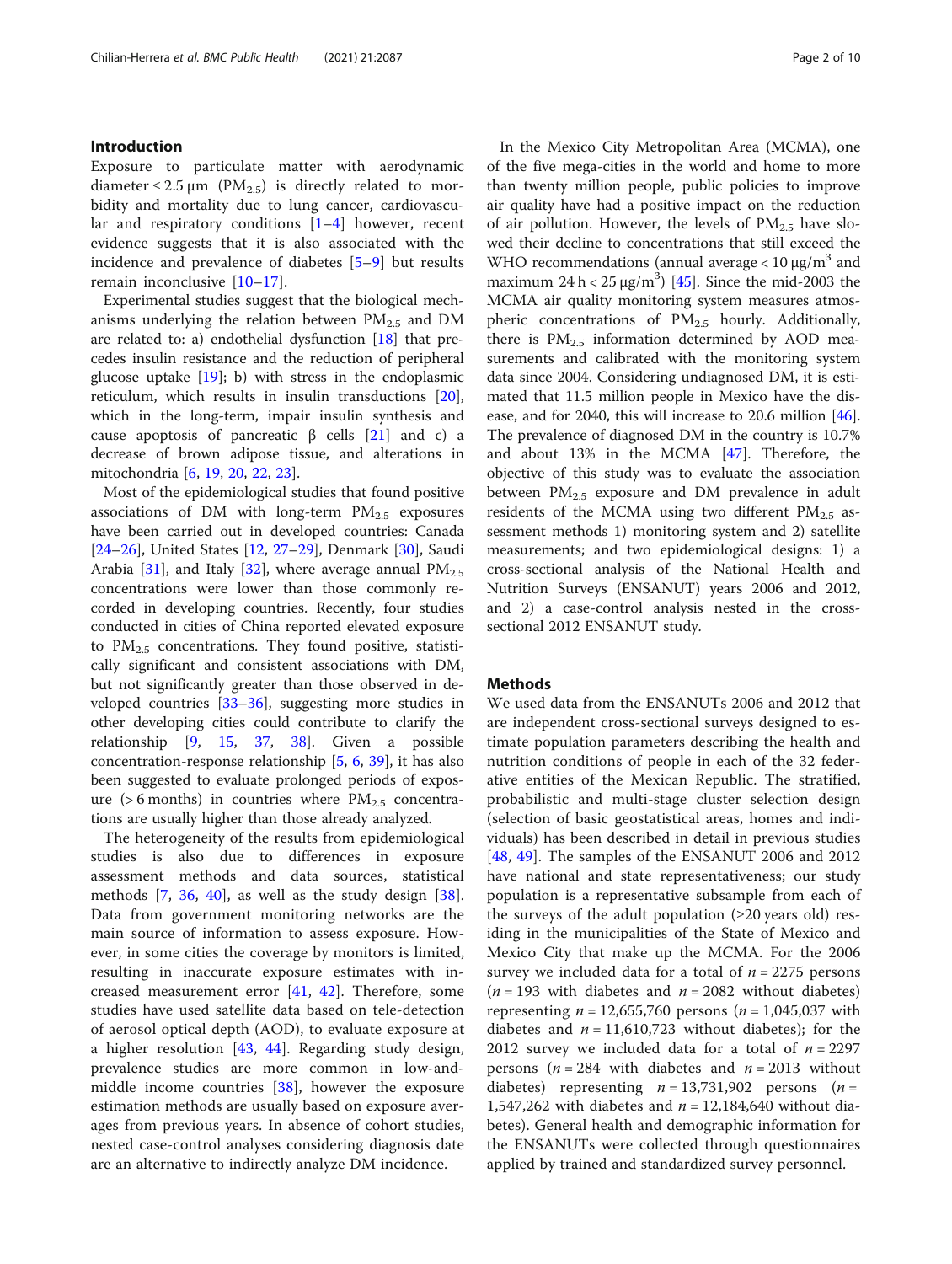#### Analyses approach

We considered two analysis approaches based on the availability of exposure and outcome data, a crosssectional and a case-control approach. The crosssectional analyses approach considered the data for both the 2006 and 2012 ENSANUT as independent samples. We compared people with and without DM considering the average  $PM_{2.5}$  exposure of a year prior to the date of the respective survey. For the case-control approach we considered the average  $PM_{2.5}$  exposure for the two years prior to the date of DM diagnosis as a proxy for cumulative exposure. Our exposure data is from 2004 onward therefore, we used data only from the ENSANUT 2012 and included cases with a DM diagnosis from 2006 onward (using the 2006 survey data resulted in very small study population with few DM cases we could assign exposure to, since this meant we could only include cases that reported a diagnosis in 2006). The case-control study included  $n = 121$  DM cases and  $n = 480$  controls.

# Diabetes and other demographic information

We obtained self-report information of "having received a medical diagnosis of diabetes or high blood sugar" (Yes /  $No$ ), as well as the year of diagnosis in case of an affirmative response. We also included information on age at the survey time (completed years), sex (female / male), socioeconomic status (SES, household index constructed from variables of material capital and human capital, collected by each survey), and smoking habit (never smoker, ex-smoker, and current smoker). During the survey visit subjects were weighed and their height measured; using this information we classified BMI (kg/m<sup>2</sup>) in 3 categories: normal  $(< 25)$ , overweight  $[25–29]$  $[25–29]$  $[25–29]$  and obesity (> 29). We excluded subjects who did not have information of self-report on medical diagnosis of DM, with a diagnosis of gestational DM, without information from the year of diagnosis, or who were diagnosed before the age of 20 (criterion to differentiate type 2 diabetes from type 1 diabetes [\[46](#page-8-0)]).

# PM2.5 exposure information

We estimated  $PM_{2.5}$  exposure at a residential block level, using two methods, one based on ground monitor data ("*monitors*"), the other using satellite data ("*satellite*").

# Monitors method

The monitors method was developed based on  $PM_{2.5}$ data obtained from the atmospheric monitoring network of Mexico City, dating from 2004 to 2012 with spatial and temporal coverage extended through  $PM_{2.5}$  /  $PM_{10}$ ratio estimation methods: We calculated hourly  $PM_{2.5}$  /  $PM_{10}$  ratios and their median ratios grouped by hour of the day, day of the week, weather season and year (insufficient spatial variability was detected). With these median ratios, we estimated missing hourly  $PM_{2.5}$  concentrations in monitoring stations measuring  $PM_{2.5}$  and  $PM_{10}$  simultaneously, and only  $PM_{10}$  by multiplying the corresponding available  $PM_{10}$  hourly data by the median ratio. From these data, we calculated annual  $PM_{2.5}$  averages for each monitoring station and then we estimated the  $PM_{2.5}$  annual average concentration of the residential block for each of our study participants. The estimation procedures were carried out through geo-processes of spatial analysis and interpolation through inverse distance weighted (IDW): first, we generated a buffer of 5 km around the monitoring stations that had  $PM_{2.5}$  information. We selected the blocks located within the buffer intersection areas and estimated  $PM_{2.5}$  concentration using IDW. To estimate the concentration of the missing blocks we repeated the process with 10 km buffers. For blocks located within the 10 km buffer but outside the intersections (i.e both of the 5 and 10 km buffers), we assigned the average annual  $PM_{2.5}$  concentration recorded for the buffer monitoring station in which it was located. The  $PM<sub>2.5</sub>$  concentration in blocks that did not meet any of the previous criteria was estimated using the IDW using the values of all monitoring stations. Our constructed method allowed information from 2 to 3 other monitoring stations to influence the exposure assigned to each subject in cases where the 5 or 10 km circles around additional monitors overlapped the subjects' residence location.

#### Satellite method

This method was developed based on satellite remote sensing measurements of AOD, a quantitative measure of the amount of particles in an atmospheric column in a  $1 \times 1$  km grid. AOD measurements are taken daily at 2:57 p.m. (Greenwich Mean Time (GMT) - 5 h; range 2:10–3: 45 p.m., local flyover time), and are derived from the MODIS Aqua satellite (Collection 6 L1B). The model estimates  $PM<sub>2.5</sub>$  concentrations in the MCMA since 2004 and was adjusted and calibrated using a multi-step land use regression modeling (LUR) approach, including AOD values and information measured by the MCMA air quality monitoring system as described in detail by Just and collaborators [[50](#page-8-0)].averages were calculated by applying the criterion of 75% completeness of measurement series in a day or year. Other spatial and temporal predictors of PM<sub>2.5</sub> considered were roadway density, meteorological data (temperature and relative humidity), planetary boundary layer and daily precipitation. Annual averages were aggregated by residential block for each of our study participants. When satellite data were missing, AOD estimates were predicted using spatial and temporal smoothing. The model had an out-of-sample cross validation  $\mathbb{R}^2$ of 0.724. We used R, version 1.1.442 (R Core Team) for both exposure estimation methods.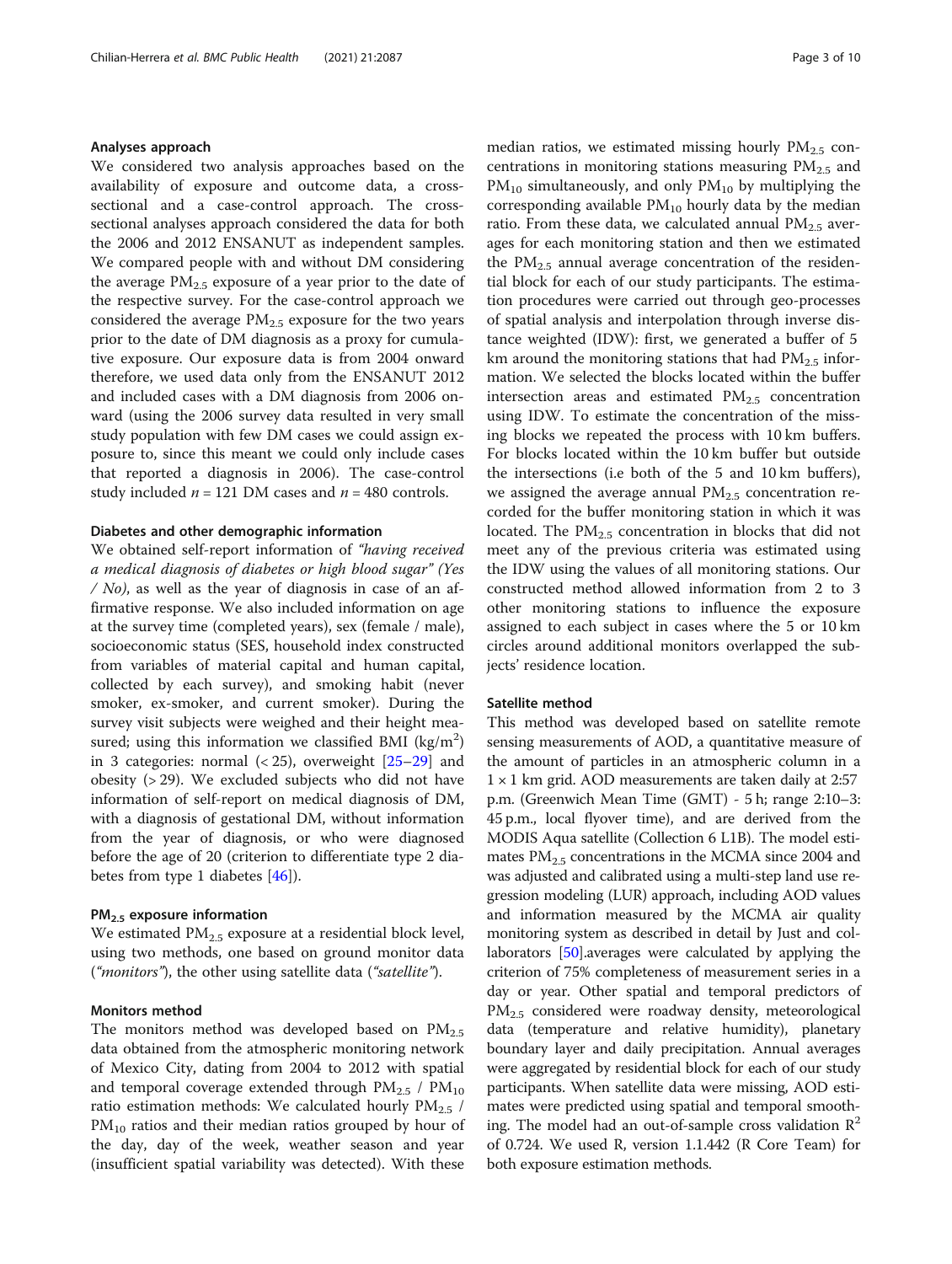# <span id="page-3-0"></span>Cross-sectional studies

In this methodological approach, we analysed data from ENSANUT 2006 and ENSANUT 2012 as two independent cross-sectional studies. From the 2006 data, we excluded subjects for lack of self-report information of medical diagnosis of DM ( $n = 225$ ), lack of information on diagnosis year  $(n = 1)$ , DM diagnosed younger than 20 years old  $(n = 2)$  and women with a gestational diabetes diagnosis ( $n = 3$ ). For 2012 we excluded subjects for lacking information on the year of diagnosis  $(n = 3)$ and those diagnosed before the age of 20  $(n = 5)$ . No subjects were excluded due to incomplete exposure information.

For the statistical analysis we used logistic regression models adjusted for sex, age, SES and smoking, weighted for the population of the study area with independent expansion factors of each subsample. For each of the exposure estimation methods (monitors and satellite), we calculated the prevalence odds ratio with 95% confidence intervals (95% CI). The analyses were carried out using the svy command for survey analysis in Stata, version 14.

# Case - control study

Cases were defined as subjects ≥20 years old who reported "having received a medical diagnosis of diabetes or high blood sugar". We excluded cases for not having information of the year of DM diagnosis  $(n = 3)$ , and who were diagnosed with  $DM < 20$  years old ( $n = 5$ ). The controls corresponded to adults in the MCMA ENSA-NUT 2012 without a diagnosis of DM. To improve statistical efficiency, cases and controls were matched 1:4 by age (+ 1 year) and sex without replacement. No subjects were excluded due to incomplete exposure information.

The relationship was analysed using conditional logistic regression models, adjusted by SES and smoking status. We calculated the odds ratio with 95% CI for each of the exposure estimation methods. We performed graphical and numerical tests of goodness of fit for choosing the best explanatory model of both approaches and evaluated the potential modification effect by the adjustment variables. Due to the matching, the analyses were not adjusted by the survey design weights.

For both analytic approaches we considered BMI could be an intermediate variable in the relation between  $PM_{2.5}$  and DM, therefore we performed our main analysis excluding it from our models. Nonetheless we evaluated models adjusting for BMI and a possible effect modification in stratified analyses. Analyses were carried out using Stata, version 14.

# Results

The population characteristics of the cross-sectional studies are presented in Table 1. The prevalence of DM was 8.3% (95% CI: 6.9–9.8) for subjects in the ENSA-NUT 2006, and 11.3% (95% CI: 10.3–12.6) for the

Table 1 Descriptive statistics of the study participants from ENSANUT surveys 2006 and 2012

|                                              | 2006      |                      |            |                         | 2012 |                      |                 |                         |                 |         |
|----------------------------------------------|-----------|----------------------|------------|-------------------------|------|----------------------|-----------------|-------------------------|-----------------|---------|
|                                              |           | <b>With Diabetes</b> |            | <b>Without Diabetes</b> |      | <b>With Diabetes</b> |                 | <b>Without Diabetes</b> |                 | p value |
|                                              | n         | % (CI 95%)           | n          | % (CI 95%)              |      | n                    | % (CI 95%)      | n                       | % (CI 95%)      |         |
| Sample size                                  | 193       | 8.3                  | 2082       | 91.7                    |      | 284                  | 11.3            | 2013                    | 88.7            |         |
| Weighted sample size                         | 1,045,037 | $(6.9 - 9.8)$        | 11,610,723 | $(90.1 - 93.1)$         |      | 1,547,262            | $(10.3 - 12.6)$ | 12,184,640              | $(87.3 - 89.8)$ |         |
| Age in years(mean, SE)                       | 57.9      | 1.5                  | 40.7       | 0.5                     | 0.00 | 57.7                 | 1.2             | 40.9                    | 0.5             | 0.00    |
| Sex, men (n, %)                              | 515,155   | 49.3                 | 5,169,931  | 44.5                    | 0.30 | 719,601              | 46.5            | 5,578,789               | 45.8            | 0.85    |
| Socioeconomic status<br>(mean, SE)           | 0.0       | 0.1                  | $-0.2$     | 0.1                     | 0.05 | 0.0                  | 0.1             | $-0.1$                  | 0.1             | 0.05    |
| Body Mass Index (n, %)                       |           |                      |            |                         |      |                      |                 |                         |                 |         |
| Normal (< 24.9)                              | 167,535   | 21.3                 | 2,153,242  | 28.4                    |      | 273,960              | 24.8            | 2,283,617               | 28.8            |         |
| Overweight (25.0-29.9)                       | 329,019   | 41.7                 | 3,147,836  | 41.5                    |      | 444,872              | 40.2            | 3,247,347               | 40.9            |         |
| Obesity $(>30.0)$                            | 291,422   | 37.0                 | 2,287,117  | 30.1                    | 0.14 | 388,005              | 35.0            | 2,408,519               | 30.3            | 0.44    |
| Smoking status (n, %)                        |           |                      |            |                         |      |                      |                 |                         |                 |         |
| Never                                        | 462,300   | 44.2                 | 5,208,715  | 44.9                    |      | 783,924              | 50.7            | 4,384,240               | 36.0            |         |
| Former                                       | 122,893   | 11.8                 | 1,872,923  | 16.1                    |      | 202,178              | 13.0            | 2,017,408               | 16.6            |         |
| Current                                      | 459,844   | 44.0                 | 4,529,085  | 39.0                    | 0.26 | 561,160              | 36.3            | 5,777,546               | 47.4            | 0.00    |
| $PM25$ previous annual<br>average (mean, SE) |           |                      |            |                         |      |                      |                 |                         |                 |         |
| Monitor                                      | 26.8      | 0.3                  | 27.2       | 0.4                     | 0.15 | 24.4                 | 0.5             | 24.4                    | 0.4             | 0.79    |
| <b>AOD</b>                                   | 26.2      | 0.3                  | 26.1       | 0.2                     | 0.31 | 25.0                 | 0.2             | 24.8                    | 0.2             | 0.02    |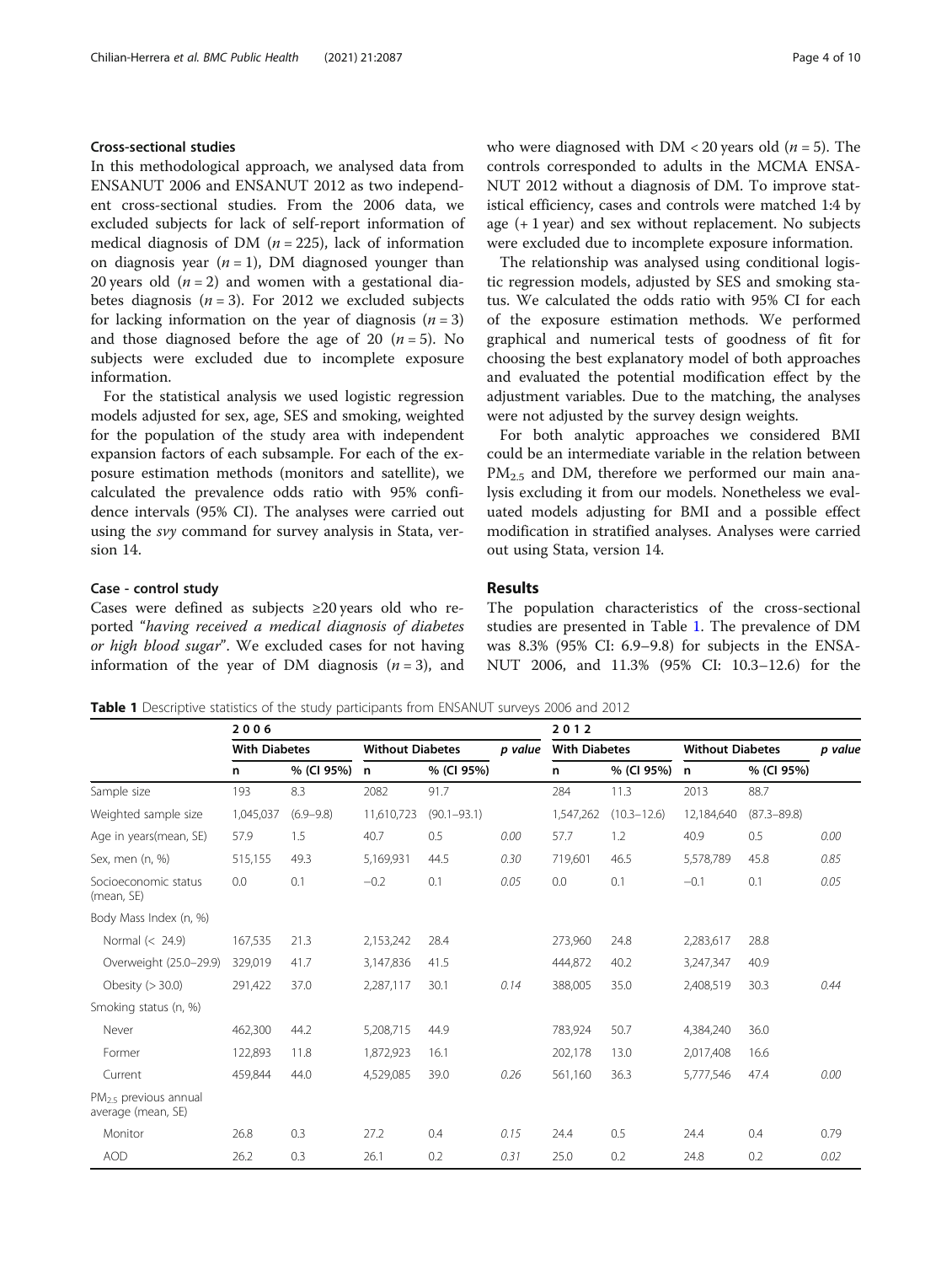ENSANUT 2012. The average age in 2006 and 2012 was 42 years, and subjects with DM were significantly older than those without DM (58 vs. 41 years,  $p < 0.01$ ). SES was also significantly higher in people with DM in both years. Smoking habit in 2006 was similar among people with and without DM, while in 2012 it was significantly higher in people without DM. Obesity was more prevalent in people with DM (2006 prevalence = 37.0% in people with DM vs 30.1% in people without DM, 2012 prevalence = 35.0% in people with DM vs 30.3% in people without DM). The annual average of satellite PM<sub>2.5</sub> exposure was  $25.0 \pm 0.2 \,\mu g/m^3$  among people with DM and  $24.8 \pm 0.2 \,\mu\text{g/m}^3$  among people without DM, a very small difference that was statistically significant (Table [1](#page-3-0)). Levels of  $PM_{2.5}$  exposure in the year previous to the ENSANUT surveys estimated with monitors and satellite were higher in 2006 than in 2012 (Table 2).

#### Results of the cross-sectional studies

The 2006 study showed no association between  $PM_{2.5}$ exposure and DM in crude and adjusted models for either exposure estimation method. However, for the 2012 study, we observed that an increase of satellite estimated  $1 \mu g/m^3$  PM<sub>2.5</sub> was associated with 12% increased odds of DM and a 3 fold increase in the odds of DM associated with a 10  $\mu$ g/m<sup>3</sup> increase of PM<sub>2.5</sub>, in models adjusted for age, sex and smoking (Table [3](#page-5-0)). We did not observe effect modification by sex, BMI, smoking, or SES in any model.

#### Results of the case-control study

The study population consisted of 121 cases and 480 controls, with a mean age of  $51 \pm 13$  years, and 40% were men. Cases had higher SES than controls, a higher prevalence of obesity, and a higher prevalence of never smokers (Table [4](#page-5-0)). The average  $PM_{2.5}$  exposure two years prior to case diagnosis was  $24 \mu g/m^3$  on average, estimated with either monitors or satellite (Table [5\)](#page-6-0).

Exposure to  $PM_{2.5}$  measured with monitors was not associated with DM. Using satellite measures we observed a positive association, however it was not statistically significant. In Table [6](#page-6-0) we show the OR of the crude and adjusted models by age, sex, SES and

**Table 2** Summary statistics on exposure to  $PM_{2.5}$  ( $\mu$ g/m<sup>3</sup>) during the year previous to ENSANUT survey

|              | Year Measuring Mean + SD Percentiles      |  |                            |  |  |  |      |
|--------------|-------------------------------------------|--|----------------------------|--|--|--|------|
| method       |                                           |  | Min 25th 50th 75th Max IOR |  |  |  |      |
| 2006 Monitor | $26.9 + 3.2$ 19.3 25.8 26.9 28.2 34.8 2.3 |  |                            |  |  |  |      |
| Satellite    | $26.1 + 2.4$ 21.4 24.3 26.0 27.9 30.4     |  |                            |  |  |  | -3.6 |
| 2012 Monitor | 24.1 + 3.5 20.3 21.3 23.2 25.0 31.9 3.7   |  |                            |  |  |  |      |
| Satellite    | $24.8 + 1.5$ 21.3 23.7 24.8 26.2 27.9 2.5 |  |                            |  |  |  |      |

smoking. We did not observe differences in the OR in models with and without adjustment by BMI nor did we observe effect modification by BMI, smoking or SES.

# **Discussion**

To our knowledge, this is the first study to evaluate the relationship between exposure to  $PM_{2.5}$  and DM in Mexico, a middle-income country in the Americas and in a representative sample of the MCMA; it is pioneer in this mega-urban area and considers a representative subsample of the adult population, two epidemiological approaches, and two different exposure methods The results of the cross-sectional study in 2012 suggest that there is a positive association between  $PM_{2.5}$  exposure and DM in the population of the MCMA, particularly when the exposure is estimated from satellite information; these results are reinforced by the satellite exposure case-control results, where we observed positive albeit not statistically significant associations.

Intriguingly, the cross-sectional results for the ENSA-NUT 2006 are not in the same direction as those from 2012. This could be explained since the exposure information prior to 2011 has a greater degree of inaccuracy with respect to that year and beyond. This is reported in more detail in a previous study by our research group [[51\]](#page-8-0). Briefly, the air quality monitoring system had fewer monitoring stations of  $PM<sub>2.5</sub>$  before 2011. Between 2004 and 2010 only 3 monitoring stations measured both  $PM_{10}$  and  $PM_{2.5}$ , this increased to 7 in 2011 for a maximum of 12 in 2016. Both exposure methods, monitors and satellite, were calculated and / or calibrated with such available information. For the monitors approach, we used a  $PM_{2.5}$  /  $PM_{10}$  ratio estimation method that had correlations between the observed and predicted values of 0.60–0.84 from 2004 to 2010 and above 0.90 from 2011 onward. We consider that including the results of the full data analyses (2006 and 2012) is important, despite the possible limitations, since future studies might consider this research question and should be able to compare their results with this work.

The inconsistency of the results in our study is similar to that observed in cohort studies [[10](#page-7-0), [12,](#page-7-0) [13,](#page-7-0) [17\]](#page-8-0) and in cross-sectional studies [\[15](#page-8-0), [32\]](#page-8-0), where results observed suggest positive associations, but without conclusive results. Some of the methodological coincidences that could be related to what we observed are: the sample size, the method of exposure estimation, the variability of PM2.5 exposure concentrations, and the method of DM determination. Our study used data of self-reported DM diagnosis, this could be largely underestimated considering the amount of people in Mexico living with undiagnosed DM. This could potentially have biased our results to the null, therefore future studies should, ideally, include laboratory tests for DM diagnosis.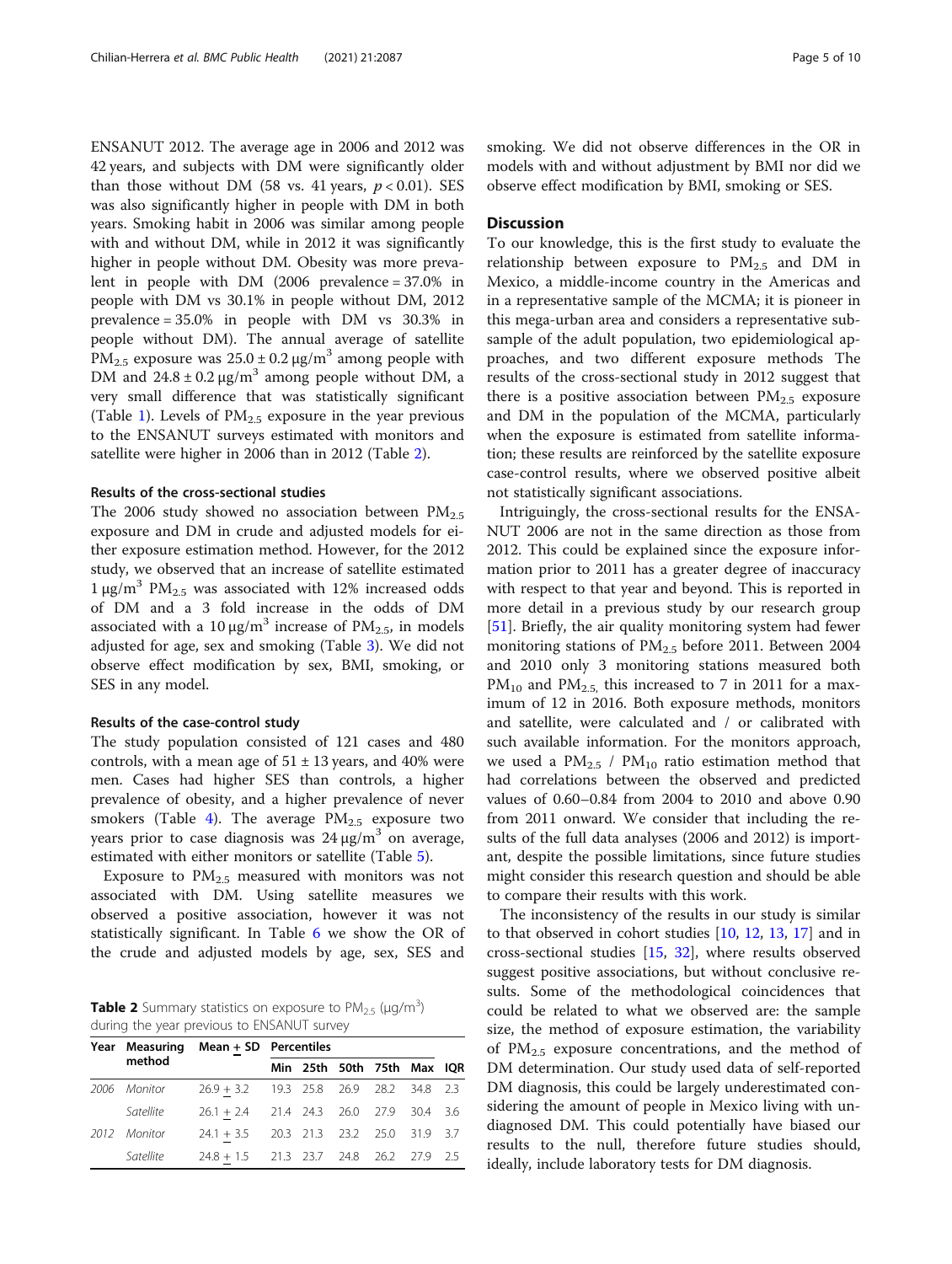<span id="page-5-0"></span>**Table 3** Odds Ratios of DM associated with a unit and 10  $\mu$ g/m<sup>3</sup> increase of PM<sub>2.5</sub>, measured by monitor and AOD. ENSANUT 2006 and 2012

| Year | $PM_{2.5}$ measure                    |      | Adjusted for age, sex and SES | Additionally adjusted for smoking |                 |  |
|------|---------------------------------------|------|-------------------------------|-----------------------------------|-----------------|--|
|      |                                       | OR   | 95% CI                        | OR                                | 95% CI          |  |
| 2006 | <b>Monitor</b>                        |      |                               |                                   |                 |  |
|      | per 1 $\mu$ g/m <sup>3</sup> increase | 0.95 | $(0.90 - 1.00)$               | 0.95                              | $(0.90 - 1.00)$ |  |
|      | per 10 µg/m <sup>3</sup> increase     | 0.62 | $(0.36 - 1.07)$               | 0.61                              | $(0.35 - 1.04)$ |  |
|      | <b>AOD</b>                            |      |                               |                                   |                 |  |
|      | per 1 $\mu$ g/m <sup>3</sup> increase | 0.95 | $(0.88 - 1.03)$               | 0.96                              | $(0.88 - 1.04)$ |  |
|      | per 10 µg/m <sup>3</sup> increase     | 0.63 | $(0.27 - 1.43)$               | 0.66                              | $(0.29 - 1.50)$ |  |
| 2012 | <b>Monitor</b>                        |      |                               |                                   |                 |  |
|      | per 1 $\mu$ g/m <sup>3</sup> increase | 1.01 | $(0.96 - 1.05)$               | 1.00                              | $(0.95 - 1.04)$ |  |
|      | per 10 µg/m <sup>3</sup> increase     | 1.10 | $(0.72 - 1.70)$               | 1.02                              | $(0.65 - 1.60)$ |  |
|      | <b>AOD</b>                            |      |                               |                                   |                 |  |
|      | per 1 $\mu$ g/m <sup>3</sup> increase | 1.08 | $(0.98 - 1.18)$               | 1.12                              | $(1.01 - 1.23)$ |  |
|      | per 10 µg/m <sup>3</sup> increase     | 2.16 | $(0.87 - 5.36)$               | 3.09                              | $(1.17 - 8.15)$ |  |

Studies that have reported concentration-response functions of  $PM<sub>2.5</sub>$  exposure have observed a significant increase in the risk of DM with exposure to the first 10 μg/m<sup>3</sup>, then a "plateau" where the risk increase is much smaller, compared to the first micrograms of exposure [\[52,](#page-8-0) [53\]](#page-9-0). In our study, the average exposure was similar between monitor and satellite measures in the two study designs, and in all cases, it was twice the maximum permissible limit established in the Official Mexican Standard ( $12 \mu g/m^3$ ), as well as the recommended by WHO  $(10 \mu g/m^3)$  and US EPA  $(12 \mu g/m^3)$ . Likewise, the minimum exposures were around  $20 \mu g/m^3$  and the

maximum ones  $30 \mu g/m^3$ . This information suggests that our entire study population was exposed to elevated concentrations, without an exposure gradient with sufficient variability to compare and detect the effects at lower concentrations or in a non-linear function [\[15](#page-8-0)].

The proxy to personal exposure estimate implies an inherent measurement error that could influence the results observed in our study. For comparative purposes with other studies and among our sources of  $PM_{2.5}$  information (monitors and satellite), in this study we used PM<sub>2.5</sub> concentrations at residential block level as an estimate of personal exposure. Our retrospective exposure

Table 4 Population characteristics for the case-control study, using data from ENSANUT 2012

|                                                                        | Cases<br>$n = 121$ |      | Controls  |      |         |  |
|------------------------------------------------------------------------|--------------------|------|-----------|------|---------|--|
|                                                                        |                    |      | $n = 480$ |      |         |  |
|                                                                        | Mean               | SD   | Mean      | SD   | p value |  |
| Age                                                                    | 51.7               | 13.4 | 51.3      | 13.0 | 0.79    |  |
| Sex, men (n, %)                                                        | 49                 | 40.5 | 196       | 40.8 | 0.95    |  |
| Socioeconomic status (mean, SD)                                        | 0.2                | 1.1  | $-0.1$    | 1.0  | 0.00    |  |
| BMI (n, %)                                                             |                    |      |           |      |         |  |
| Normal (< 24.9)                                                        | 11                 | 12.4 | 72        | 20.4 |         |  |
| Overweight (25.0-29.9)                                                 | 33                 | 37.0 | 154       | 43.6 |         |  |
| Obesity $(>30.0)$                                                      | 45                 | 50.6 | 127       | 36.0 | 0.04    |  |
| Smoking status (n, %)                                                  |                    |      |           |      |         |  |
| Never                                                                  | 58                 | 47.9 | 189       | 39.4 |         |  |
| Former                                                                 | 28                 | 23.2 | 86        | 17.9 |         |  |
| Current                                                                | 37                 | 28.9 | 205       | 42.7 | 0.02    |  |
| PM <sub>2.5</sub> exposure two years before cases diagnosis (mean, SD) |                    |      |           |      |         |  |
| Monitor                                                                | 24.4               | 4.0  | 24.4      | 4.3  | 0.89    |  |
| <b>AOD</b>                                                             | 24.2               | 2.2  | 24.1      | 2.3  | 0.62    |  |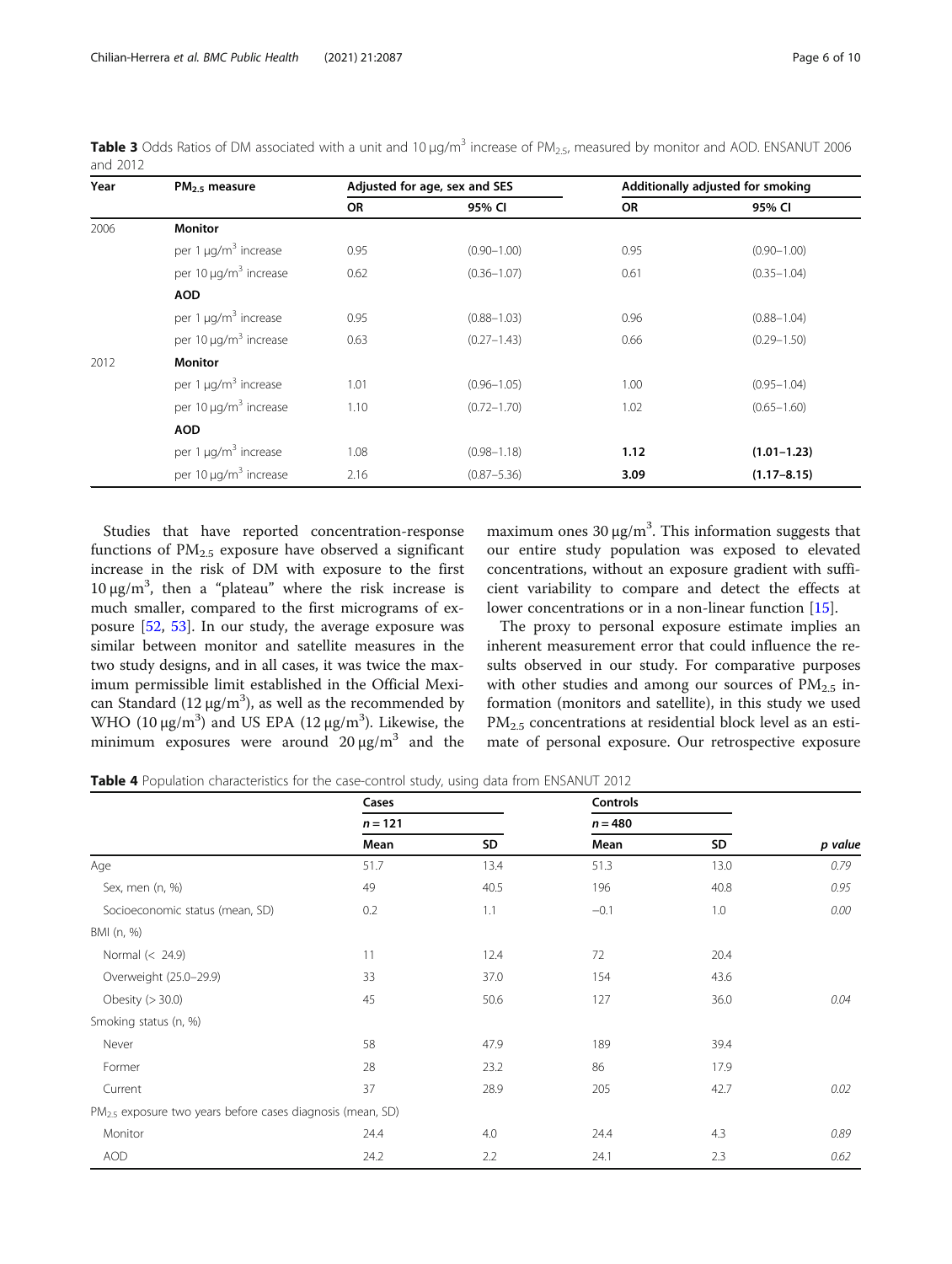<span id="page-6-0"></span>**Table 5** Summary statistics on PM<sub>2.5</sub> ( $\mu$ g/m<sup>3</sup>) 2 years before cases diagnosis

| Measuring<br>method | $Mean + SD$ Percentiles                   |  |  |                            |  |  |  |
|---------------------|-------------------------------------------|--|--|----------------------------|--|--|--|
|                     |                                           |  |  | Min 25th 50th 75th Max IQR |  |  |  |
| Monitor             | $24.4 + 4.3$ 15.8 21.5 23.6 26.7 36.9 5.2 |  |  |                            |  |  |  |
| Satellite           | $24.1 + 2.3$ 19.1 22.5 24.0 25.6 29.9 3.1 |  |  |                            |  |  |  |

approaches consisted of the average exposure of the year prior to the survey in cross-sectional analyses, under the assumption of similar and constant exposure in previous years. In the case-control approach, we used the twoyear average prior to the year of cases DM diagnosis and their respective controls. These approaches could have underestimated the actual exposure since they do not consider individual differences, the activity and mobility patterns, or residential changes. The estimation of exposure in the home, under the assumption of being constant over time, and not varying with activities, adds uncertainty to the estimation of the exposure [\[33\]](#page-8-0) and does not allow analyzing differences related to these mobility patterns, such as those observed between men and women in other studies [\[5](#page-7-0)]. However, measurement error was non-differential between the groups with and without DM.

We could not account for particle composition or other  $PM_{2.5}$  sources. It has been previously observed that there are variations in  $PM_{2.5}$  particle composition, in time and space in the study area [\[54](#page-9-0)], and we cannot rule out that these differences could influence the effect on DM, suggesting that the results observed in other regions of the world could be attributable to these variations [[15,](#page-8-0) [31](#page-8-0), [40](#page-8-0)]. According to Vega and collaborators, PM<sub>2.5</sub> composition depends largely on the type and use of land, most of the sources of  $PM_{2.5}$  are automotive, and whose fuels vary in quality and composition depending of the region [[54\]](#page-9-0). Therefore, it is desirable that subsequent studies include information on the composition of  $PM_{2.5}$ , in order to estimate the association of these components with the pathophysiological mechanisms of DM. Our cross-sectional analyses were carried out using a representative sample of the adult population of the MCMA, however, the width of our confidence intervals suggests that our sample size could have been insufficient.

With respect to adjusting meteorological variables (e.g., temperature and relative humidity), although these variables change on an hourly basis throughout all the days in the one or two year period preceding the date of sampling each subject, we used an average of  $PM_{2.5}$  over those periods.  $PM<sub>2.5</sub>$  concentrations vary according to temperature, humidity, and wind conditions and adding a yearly average of those meteorological variables would only partially duplicate what is already measured in the two methods of  $PM_{2.5}$  determinations. There isn't sufficient published information to suggest that meteorological conditions directly affect the development of DM except as they may affect conditions more directly associated with DM. We had limited information on potential confounders thus increasing the possibility of residual confounding. Potential effect modifiers were also missing from our data: environmental (eg. noise, walkability, greenery, and other contaminants), as well as personal (eg. family history of DM, physical activity and consumption of certain foods). The modifying effects of exposure to noise, the greenness of the environment, and other environmental variables are increasingly documented [[14,](#page-7-0) [17](#page-8-0), [40](#page-8-0)], as well as the potential protective effect of food consumption such as fruits  $[14]$  $[14]$ . We were unable to analyze if  $PM<sub>2.5</sub>$  had an association with high sugar intake or with reduced physical activity, however a recent publication from our group found increased odds of obesity associated to  $PM_{2.5}$  exposure (pooled OR = 1.96 (95% CI: 1.21, 3.18)), with the results for adults suggestive of an association with a pooled  $OR = 1.50$  (95%) CI: 0.58, 3.88) and  $OR<sub>2012</sub> = 2.73$  (95% CI: 0.97, 7.71) [[55\]](#page-9-0). We considered that BMI could be an intermediate variable in the relation between  $PM_{2.5}$  and diabetes and did not adjust our final models for BMI, furthermore, our results did not change when adjusting for BMI. Finally,  $PM_{2.5}$  data from the two exposure assessments (monitors and AOD) was available between 2004 and

Table 6 Case - control study using ENSANUT 2012 data. Odds Ratios (95% confidence intervals) of PM<sub>2.5</sub> exposure two years prior to cases diagnosis and DM

| PM <sub>2.5</sub>             | Crude     |                 | Adjusted for age, SES and smoking |                 |  |  |
|-------------------------------|-----------|-----------------|-----------------------------------|-----------------|--|--|
| exposure                      | <b>OR</b> | 95% CI          | <b>OR</b>                         | 95% CI          |  |  |
| <b>Monitor</b>                |           |                 |                                   |                 |  |  |
| Per 1 $\mu$ g/m <sup>3</sup>  | 1.00      | $(0.95 - 1.05)$ | 0.99                              | $(0.94 - 1.04)$ |  |  |
| Per 10 $\mu$ g/m <sup>3</sup> | 0.96      | $(0.57 - 1.60)$ | 0.90                              | $(0.53 - 1.52)$ |  |  |
| <b>AOD</b>                    |           |                 |                                   |                 |  |  |
| Per 1 $\mu$ g/m <sup>3</sup>  | 1.03      | $(0.92 - 1.16)$ | 1.10                              | $(0.97 - 1.25)$ |  |  |
| Per 10 $\mu$ g/m <sup>3</sup> | .36       | $(0.42 - 4.40)$ | 2.55                              | $(0.70 - 9.21)$ |  |  |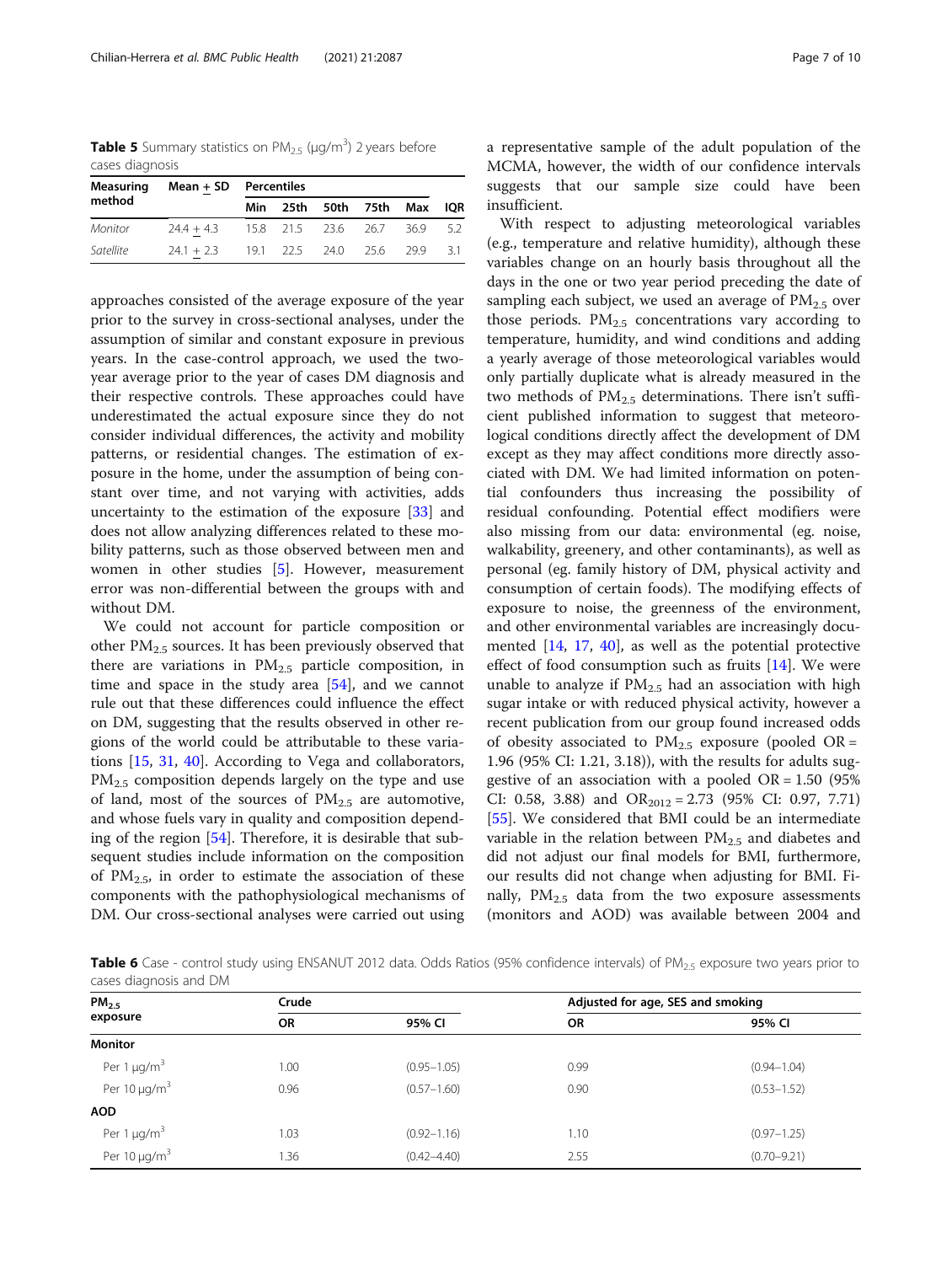<span id="page-7-0"></span>2014 and in this time period only two ENSANUT surveys were carried out (2006 and 2012). Future studies should expand the exposure models to more recent years and use data from more recent ENSANUTs.

We suggest follow-up studies that tackle the methodological limitations described in our study and that provide comparative information of population groups exposed to different concentration levels of  $PM_{2.5}$ , particularly in populations where chronic diseases such as DM are increasing.

# Conclusions

This study is the first to analyze the association between PM2.5 exposure and diabetes mellitus in a representative sample of the Mexico City Metropolitan Area. Our results add to the epidemiological evidence of the association between  $PM<sub>2.5</sub>$  exposure and DM however, the results are still not conclusive. Studies in low and middle-income countries, where  $PM_{2.5}$  atmospheric concentrations exceed WHO standards, are required to strengthen the evidence.

#### Acknowledgements

The National Institute of Public Health, Mexico conducted the National Nutrition and Health Surveys (ENSANUT) 2006 and 2012.

#### Conflict of interest

The authors declare no conflicts of interest.

#### Authors' contributions

Conceptualization, O.C.-H., M.T.-O., M.M.T.-R., A.C.J., R.O.W., and R.L.-R; data curation, S.J.R., I.K., J.L.T.-S.; formal analysis, O.C.-H., M.T.-O., M.M.T.-R., S.J.R.; funding acquisition, M.M.T.-R. A.C.J. and R.O.W.; investigation, O.C.-H., M.T.-O.; methodology, M.M.T.-R., R.L.-R., S.J.R., A.C.J., I.K., J.L.T.-S., M.R.-M., R.O.W.; project administration, M.M.T.-R. and L.F.B.-A.; software, I.K.; supervision, A.C.J.; validation, A.C.J.; writing—original draft, O.C.-H.; writing—review and editing, O.C.-H, M.T.-O. All authors reviewed the manuscript. The author(s) read and approved the final manuscript.

### Funding

This study received funding from the Environmental Research Fund SEMARNAT-CONACyT (SEMARNAT-2014-1-249343), and NIEHS P30ES023515 and R00ES023450.

#### Availability of data and materials

The National Nutrition and Health Surveys (ENSANUT), 2006 and 2012 data are available upon request at <https://ensanut.insp.mx/>

Data for PM 2.5 exposure can be made available through Dr. Allan Just upon reasonable request.

# Declarations

#### Ethics approval and consent to participate

The study was conducted according to the guidelines of the Declaration of Helsinki and approved by the Institutional Review Board of The National Institute of Public Health, Mexico (protocol codes: CI:1033 and SEMARNAT-2014-1-249343, approved 21/07/2015). Informed consent was obtained from all subjects involved in the study previous to study visit procedures.

#### Consent for publication

Not applicable.

#### Competing interests

There are no competing interests.

#### Author details

<sup>1</sup> Homologous Normative Coordination, General Directorate, Mexican Social Security Institute, Mexico City, Mexico. <sup>2</sup>Occupational Health Research Unit Mexican Social Security Institute, Av. Cuauhtémoc 330, Doctores, Cuauhtémoc, 06720 Mexico City, Mexico.<sup>3</sup> Department of Environmental Health, Center for Population Health Research, National Institute of Public Health, Cuernavaca, Morelos, Mexico. <sup>4</sup>National Center for Disease Prevention and Control Programs, Mexico City, Mexico.<sup>5</sup> Center for Research in Surveys and Evaluation, National Institute of Public Health, Cuernavaca, Morelos, Mexico. <sup>6</sup>Department of Environmental Medicine and Public Health, Icahn School of Medicine at Mount Sinai, New York, NY, USA. <sup>7</sup>Department of Geography and Environmental Development, Ben-Gurion University of the Negev, Beer-Sheva, Israel. <sup>8</sup>Center for Nutrition and Health Research, National Institute of Public Health, Cuernavaca, Morelos, Mexico.

### Received: 16 February 2021 Accepted: 15 October 2021 Published online: 13 November 2021

### References

- 1. Apte JS, Marshall JD, Cohen AJ, Brauer M. Addressing global mortality from ambient PM2.5. Environ Sci Technol. 2015;49(13):8057–66. [https://doi.org/1](https://doi.org/10.1021/acs.est.5b01236) [0.1021/acs.est.5b01236](https://doi.org/10.1021/acs.est.5b01236).
- 2. Farmer SA, Nelin TD, Falvo MJ, Wold LE. Ambient and household air pollution: complex triggers of disease. AJP Heart Circ Physiol. 2014;307(4): H467–76. [https://doi.org/10.1152/ajpheart.00235.2014.](https://doi.org/10.1152/ajpheart.00235.2014)
- 3. Feng S, Gao D, Liao F, Zhou F, Wang X. The health effects of ambient PM2.5 and potential mechanisms. Ecotoxicol Environ Saf. 2016;128:67–74. [https://](https://doi.org/10.1016/j.ecoenv.2016.01.030) [doi.org/10.1016/j.ecoenv.2016.01.030.](https://doi.org/10.1016/j.ecoenv.2016.01.030)
- 4. Outdoor Air Pollution. International Agency for Research on Cancer; 2016. (IARC Monographs on the Evaluation of Carcinogenic Risks to Humans).
- 5. Wang B, Xu D, Jing Z, Liu D, Yan S, Wang Y. Effect of long-term exposure to air pollution on type 2 diabetes mellitus risk: a systemic review and metaanalysis of cohort studies. Eur J Endocrinol Eur Fed Endocr Soc. 2014;171(5): R173–82. <https://doi.org/10.1530/EJE-14-0365>.
- 6. Eze IC, Hemkens LG, Bucher HC, Hoffmann B, Schindler C, Künzli N, et al. Association between Ambient Air Pollution and Diabetes Mellitus in Europe and North America: Systematic Review and Meta-Analysis. Environ Health Perspect [Internet]. 2015 [cited 2016 Jun 27]; Available from: [http://ehp.](http://ehp.niehs.nih.gov/1307823) [niehs.nih.gov/1307823](http://ehp.niehs.nih.gov/1307823)
- 7. He D, Wu S, Zhao H, Qiu H, Fu Y, Li X, et al. Association between Particulate Matter 2.5 and Diabetes Mellitus- a Meta-Analysis of Cohort Studies. J Diabetes Investig [Internet]. 2017 [cited 2017 Mar 17]; Available from: [http://](http://dx.doi.org/10.1111/jdi.12631) [doi.wiley.com/10.1111/jdi.12631](http://dx.doi.org/10.1111/jdi.12631)
- 8. Liu F, Chen G, Huo W, Wang C, Liu S, Li N, et al. Associations between longterm exposure to ambient air pollution and risk of type 2 diabetes mellitus: A systematic review and meta-analysis. Environ Pollut Barking Essex 1987. 2019;252(Pt B):1235–45.
- 9. Yang M, Cheng H, Shen C, Liu J, Zhang H, Cao J, et al. Effects of long-term exposure to air pollution on the incidence of type 2 diabetes mellitus: a meta-analysis of cohort studies. Environ Sci Pollut Res. 2020;27(1):798–811. [https://doi.org/10.1007/s11356-019-06824-1.](https://doi.org/10.1007/s11356-019-06824-1)
- 10. Puett RC, Hart JE, Schwartz J, Hu FB, Liese AD, Laden F. Are particulate matter exposures associated with risk of type 2 diabetes? Environ Health Perspect. 2010;119(3):384–9. [https://doi.org/10.1289/ehp.1002344.](https://doi.org/10.1289/ehp.1002344)
- 11. Coogan PF, White LF, Jerrett M, Brook RD, Su JG, Seto E, et al. Air pollution and incidence of hypertension and diabetes mellitus in black women living in Los Angeles. Circulation. 2012;125(6):767–72. [https://doi.org/10.1161/](https://doi.org/10.1161/CIRCULATIONAHA.111.052753) [CIRCULATIONAHA.111.052753](https://doi.org/10.1161/CIRCULATIONAHA.111.052753).
- 12. Park SK, Adar SD, O'Neill MS, Auchincloss AH, Szpiro A, Bertoni AG, et al. Long-term exposure to air pollution and type 2 diabetes mellitus in a multiethnic cohort. Am J Epidemiol. 2015;181(5):327–36. [https://doi.org/10.1](https://doi.org/10.1093/aje/kwu280) [093/aje/kwu280.](https://doi.org/10.1093/aje/kwu280)
- 13. Coogan PF, White LF, Yu J, Burnett RT, Seto E, Brook RD, et al. PM2.5 and diabetes and hypertension incidence in the black Women's health study. Epidemiology. 2015;1:1. [https://doi.org/10.1097/EDE.0000000000000418.](https://doi.org/10.1097/EDE.0000000000000418)
- 14. Clark C, Sbihi H, Tamburic L, Brauer M, Frank LD, Davies HW. Association of Long-Term Exposure to Transportation Noise and Traffic-Related Air Pollution with the Incidence of Diabetes: A Prospective Cohort Study. Environ Health Perspect [Internet]. 2017 [cited 2018 Jun 21];125(8). Available from: <http://ehp.niehs.nih.gov/EHP1279>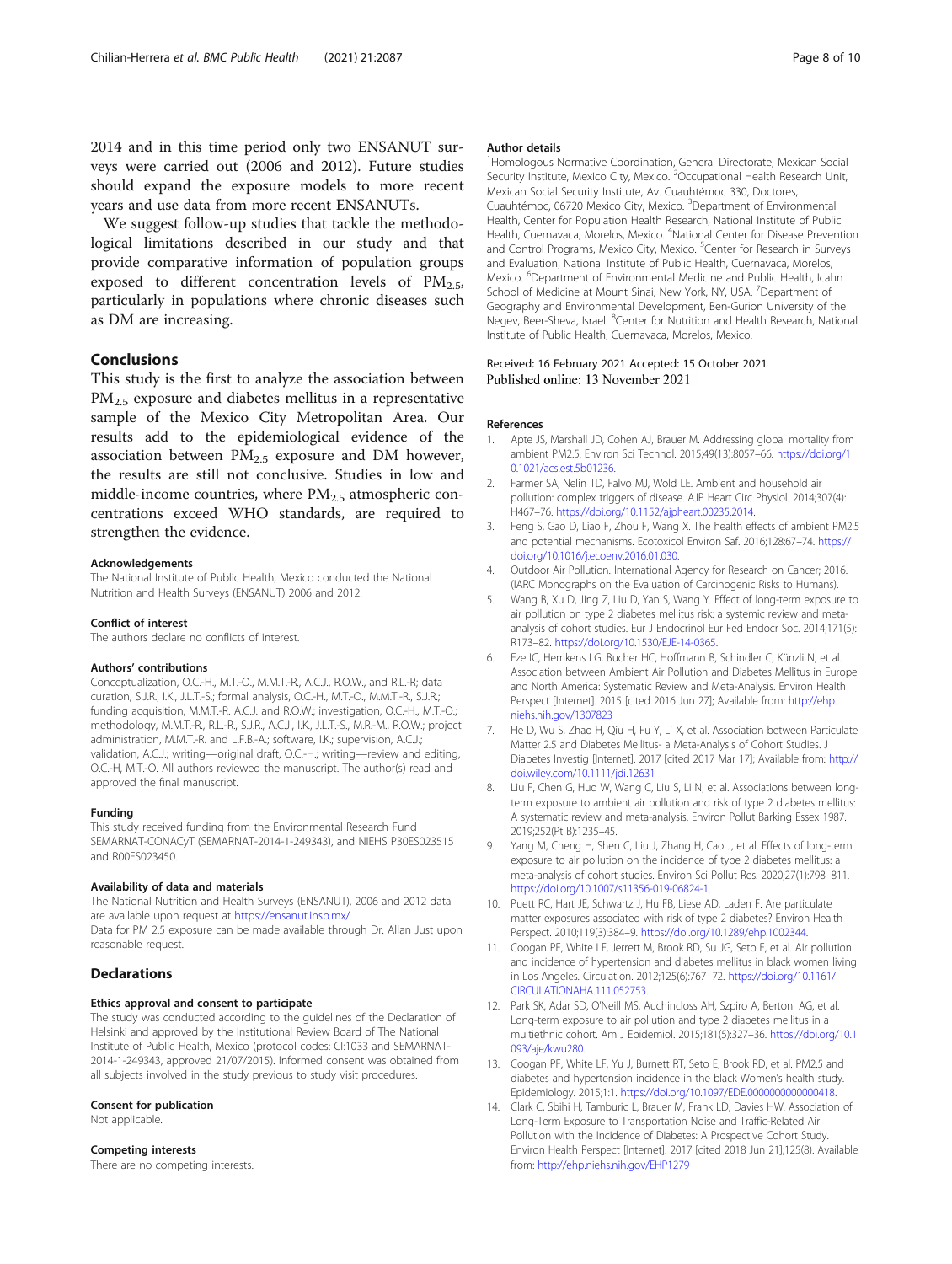- <span id="page-8-0"></span>15. Strak M, Janssen N, Beelen R, Schmitz O, Vaartjes I, Karssenberg D, et al. Long-term exposure to particulate matter, NO 2 and the oxidative potential of particulates and diabetes prevalence in a large national health survey. Environ Int. 2017 Nov;108:228–36. [https://doi.org/10.1016/](https://doi.org/10.1016/j.envint.2017.08.017) [j.envint.2017.08.017](https://doi.org/10.1016/j.envint.2017.08.017).
- 16. Hassanvand MS, Naddafi K, Malek M, Valojerdi AE, Mirzadeh M, Samavat T, et al. Effect of long-term exposure to ambient particulate matter on prevalence of type 2 diabetes and hypertension in Iranian adults: an ecologic study. Environ Sci Pollut Res. 2018 Jan;25(2):1713–8. [https://doi.](https://doi.org/10.1007/s11356-017-0561-6) [org/10.1007/s11356-017-0561-6](https://doi.org/10.1007/s11356-017-0561-6).
- 17. Renzi M, Cerza F, Gariazzo C, Agabiti N, Cascini S, Di Domenicantonio R, et al. Air pollution and occurrence of type 2 diabetes in a large cohort study. Environ Int. 2018;112:68–76. [https://doi.org/10.1016/j.envint.2017.12.007.](https://doi.org/10.1016/j.envint.2017.12.007)
- 18. Sun Q. Long-term air pollution exposure and acceleration of atherosclerosis and vascular inflammation in an animal model. JAMA. 2005;294(23):3003–10. [https://doi.org/10.1001/jama.294.23.3003.](https://doi.org/10.1001/jama.294.23.3003)
- 19. Rajagopalan S, Brook RD. Air pollution and type 2 diabetes: mechanistic insights. Diabetes. 2012;61(12):3037–45. <https://doi.org/10.2337/db12-0190>.
- 20. Sun Q, Yue P, Deiuliis JA, Lumeng CN, Kampfrath T, Mikolaj MB, et al. Ambient air pollution exaggerates adipose inflammation and insulin resistance in a mouse model of diet-induced obesity. Circulation. 2009; 119(4):538–46. <https://doi.org/10.1161/CIRCULATIONAHA.108.799015>.
- 21. Cnop M, Foufelle F, Velloso LA. Endoplasmic reticulum stress, obesity and diabetes. Trends Mol Med. 2012;18(1):59–68. [https://doi.org/10.1016/j.](https://doi.org/10.1016/j.molmed.2011.07.010) [molmed.2011.07.010](https://doi.org/10.1016/j.molmed.2011.07.010).
- 22. Xu X, Liu C, Xu Z, Tzan K, Zhong M, Wang A, et al. Long-term exposure to ambient fine particulate pollution induces insulin resistance and mitochondrial alteration in adipose tissue. Toxicol Sci. 2011;124(1):88–98. [https://doi.org/10.1093/toxsci/kfr211.](https://doi.org/10.1093/toxsci/kfr211)
- 23. Liu C, Xu X, Bai Y, Wang T-Y, Rao X, Wang A, et al. Air Pollution–Mediated Susceptibility to Inflammation and Insulin Resistance: Influence of CCR2 Pathways in Mice. Environ Health Perspect [Internet]. 2013 [cited 2016 Jan 8]; Available from: <http://ehp.niehs.nih.gov/1306841/>
- 24. Chen H, Burnett RT, Kwong JC, Villeneuve PJ, Goldberg MS, Brook RD, et al. Risk of incident diabetes in relation to long-term exposure to fine particulate matter in Ontario. Canada Environ Health Perspect. 2013;121(7): 804–10. [https://doi.org/10.1289/ehp.1205958.](https://doi.org/10.1289/ehp.1205958)
- 25. To T, Zhu J, Villeneuve PJ, Simatovic J, Feldman L, Gao C, et al. Chronic disease prevalence in women and air pollution — a 30-year longitudinal cohort study. Environ Int. 2015;80:26–32. [https://doi.org/10.1016/j.envint.201](https://doi.org/10.1016/j.envint.2015.03.017) [5.03.017.](https://doi.org/10.1016/j.envint.2015.03.017)
- 26. Requia WJ, Adams MD, Koutrakis P. Association of PM2.5 with diabetes, asthma, and high blood pressure incidence in Canada: a spatiotemporal analysis of the impacts of the energy generation and fuel sales. Sci Total Environ. 2017;584–585:1077–83. [https://doi.org/10.1016/j.scitotenv.2](https://doi.org/10.1016/j.scitotenv.2017.01.166) [017.01.166](https://doi.org/10.1016/j.scitotenv.2017.01.166).
- 27. Pearson JF, Bachireddy C, Shyamprasad S, Goldfine AB, Brownstein JS. Association between fine particulate matter and diabetes prevalence in the U.S. Diabetes Care. 2010;33(10):2196–201. [https://doi.org/10.2337/dc10-0698.](https://doi.org/10.2337/dc10-0698)
- 28. Chien L-C, Alamgir H, Yu H-L. Spatial vulnerability of fine particulate matter relative to the prevalence of diabetes in the United States. Sci Total Environ. 2015;508:136–44. [https://doi.org/10.1016/j.scitotenv.2014.11.090.](https://doi.org/10.1016/j.scitotenv.2014.11.090)
- 29. Hernandez AM, Gimeno Ruiz de Porras D, Marko D, Whitworth KW. The Association Between PM2.5 and Ozone and the Prevalence of Diabetes Mellitus in the United States, 2002 to 2008. J Occup Environ Med. 2018; 60(7):594–602.
- 30. Hansen AB, Ravnskjær L, Loft S, Andersen KK, Bräuner EV, Baastrup R, et al. Long-term exposure to fine particulate matter and incidence of diabetes in the Danish nurse cohort. Environ Int. 2016;91:243–50. [https://doi.org/10.101](https://doi.org/10.1016/j.envint.2016.02.036) [6/j.envint.2016.02.036](https://doi.org/10.1016/j.envint.2016.02.036).
- 31. Shamy M, Alghamdi M, Khoder M, Mohorjy A, Alkhatim A, Alkhalaf A, et al. Association between exposure to ambient air particulates and metabolic syndrome components in a Saudi Arabian population. Int J Environ Res Public Health. 2017;15(1):27. [https://doi.org/10.3390/ijerph15010027.](https://doi.org/10.3390/ijerph15010027)
- 32. Orioli R, Cremona G, Ciancarella L, Solimini AG. Association between PM10, PM2.5, NO2, O3 and self-reported diabetes in Italy: A cross-sectional, ecological study. Coulombe RA, editor. PLOS ONE. 2018;13(1):e0191112.
- 33. Liu C, Yang C, Zhao Y, Ma Z, Bi J, Liu Y, et al. Associations between longterm exposure to ambient particulate air pollution and type 2 diabetes prevalence, blood glucose and glycosylated hemoglobin levels in China. Environ Int. 2016;92–93:416–21. <https://doi.org/10.1016/j.envint.2016.03.028>.
- 34. Qiu H, Schooling CM, Sun S, Tsang H, Yang Y, Lee RS, et al. Long-term exposure to fine particulate matter air pollution and type 2 diabetes mellitus in elderly: a cohort study in Hong Kong. Environ Int. 2018;113:350– 6. <https://doi.org/10.1016/j.envint.2018.01.008>.
- 35. Yang Y, Guo Y, Qian Z, Ruan Z, Zheng Y, Woodward A, et al. Ambient fine particulate pollution associated with diabetes mellitus among the elderly aged 50 years and older in China. Environ Pollut. 2018;243:815–23.
- 36. Liang F, Yang X, Liu F, Li J, Xiao Q, Chen J, et al. Long-term exposure to ambient fine particulate matter and incidence of diabetes in China: a cohort study. Environ Int. 2019;126:568–75. [https://doi.org/10.1016/j.](https://doi.org/10.1016/j.envint.2019.02.069) [envint.2019.02.069](https://doi.org/10.1016/j.envint.2019.02.069).
- 37. Hellack B, Sugiri D, Schins RPF, Schikowski T, Krämer U, Kuhlbusch TAJ, et al. Land use regression modeling of oxidative potential of fine particles, NO 2 , PM 2.5 mass and association to type two diabetes mellitus. Atmos Environ. 2017;171:181–90. <https://doi.org/10.1016/j.atmosenv.2017.10.017>.
- 38. Yang B-Y, Fan S, Thiering E, Seissler J, Nowak D, Dong G-H, et al. Ambient air pollution and diabetes: a systematic review and meta-analysis. Environ Res. 2020;180:108817. [https://doi.org/10.1016/j.envres.2019.108817.](https://doi.org/10.1016/j.envres.2019.108817)
- 39. Balti EV, Echouffo-Tcheugui JB, Yako YY, Kengne AP. Air pollution and risk of type 2 diabetes mellitus: a systematic review and meta-analysis. Diabetes Res Clin Pract. 2014;106(2):161–72. [https://doi.org/10.1016/j.dia](https://doi.org/10.1016/j.diabres.2014.08.010) [bres.2014.08.010](https://doi.org/10.1016/j.diabres.2014.08.010).
- 40. Lao XQ, Guo C, Chang L, Bo Y, Zhang Z, Chuang YC, et al. Long-term exposure to ambient fine particulate matter (PM2.5) and incident type 2 diabetes: a longitudinal cohort study. Diabetologia. 2019;62(5):759–69. <https://doi.org/10.1007/s00125-019-4825-1>.
- 41. Zou B, Wilson JG, Zhan FB, Zeng Y. Air pollution exposure assessment methods utilized in epidemiological studies. J Environ Monit. 2009;11(3): 475–90. <https://doi.org/10.1039/b813889c>.
- 42. Özkaynak H, Baxter LK, Dionisio KL, Burke J. Air pollution exposure prediction approaches used in air pollution epidemiology studies. J Expo Sci Environ Epidemiol. 2013;23(6):566–72. <https://doi.org/10.1038/jes.2013.15>.
- 43. van Donkelaar A, Martin RV, Brauer M, Kahn R, Levy R, Verduzco C, et al. Global estimates of ambient fine particulate matter concentrations from satellite-based aerosol optical depth: development and application. Environ Health Perspect. 2010;118(6):847–55. [https://doi.org/10.1289/ehp.0901623.](https://doi.org/10.1289/ehp.0901623)
- 44. Sorek-Hamer M, Just AC, Kloog I. Satellite remote sensing in epidemiological studies. Curr Opin Pediatr. 2016;28(2):228–34. [https://doi.org/10.1097/MOP.](https://doi.org/10.1097/MOP.0000000000000326) [0000000000000326](https://doi.org/10.1097/MOP.0000000000000326).
- 45. Secretaría del Medio Ambiente de la Ciudad de México. Calidad del aire en la Ciudad de México, Informe 2018. [Internet]. Dirección General de Calidad del Aire, Dirección de Monitoreo de Calidad del Aire: Ciudad de México; 2020. Available from: [http://www.aire.cdmx.gob.mx/default.php?opc=](http://www.aire.cdmx.gob.mx/default.php?opc=Z6BhnmI) [Z6BhnmI](http://www.aire.cdmx.gob.mx/default.php?opc=Z6BhnmI)
- 46. International Diabetes Federation. IDF diabetes atlas 2017. Brussels: International Diabetes Federation; 2017.
- 47. Instituto Nacional de Salud Pública. Encuesta Nacional de Salud y Nutrición 2018. Presentación de resultados. [Internet]. Cuernavaca, Morelos, México.: Instituto Nacional de Salud Pública; 2019. Available from: [https://ensanut.](https://ensanut.insp.mx/encuestas/ensanut2018/doctos/informes/ensanut_2018_presentacion_resultados.pdf) [insp.mx/encuestas/ensanut2018/doctos/informes/ensanut\\_2018\\_presenta](https://ensanut.insp.mx/encuestas/ensanut2018/doctos/informes/ensanut_2018_presentacion_resultados.pdf) [cion\\_resultados.pdf](https://ensanut.insp.mx/encuestas/ensanut2018/doctos/informes/ensanut_2018_presentacion_resultados.pdf)
- 48. Olaiz-Fernández G, Rivera-Dommarco J, Shamah-Levy T, Rojas R, Villalpando-Hernández S, Hernández-Avila M, et al. Encuesta Nacional de Salud y Nutrición 2006. Cuernavaca, Morelos, México: Instituto Nacional de Salud Pública; 2006.
- 49. Gutiérrez JP. Clasificación socioeconómica de los hogares en la ENSANUT 2012. Salud Pública México. 2013;55(Supl.2):S341–6. [https://doi.org/10.21149/](https://doi.org/10.21149/spm.v55s2.5133) [spm.v55s2.5133](https://doi.org/10.21149/spm.v55s2.5133).
- 50. Just AC, Wright RO, Schwartz J, Coull BA, Baccarelli AA, Tellez-Rojo MM, et al. Using high-resolution satellite aerosol optical depth to estimate daily PM2.5 geographical distribution in Mexico City. Environ Sci Technol. 2015; 49(14):8576–84. [https://doi.org/10.1021/acs.est.5b00859.](https://doi.org/10.1021/acs.est.5b00859)
- 51. Téllez-Rojo MM, Rothenberg SJ, Texcalac-Sangrador JL, Just AC, Kloog I, Rojas-Saunero LP, et al. Children's acute respiratory symptoms associated with PM2.5 estimates in two sequential representative surveys from the Mexico City Metropolitan Area. Environ Res. 2020;180:108868.
- 52. Cohen AJ, Brauer M, Burnett R, Anderson HR, Frostad J, Estep K, et al. Estimates and 25-year trends of the global burden of disease attributable to ambient air pollution: an analysis of data from the global burden of diseases study 2015. Lancet. 2017;389(10082):1907–18. [https://doi.org/10.101](https://doi.org/10.1016/S0140-6736(17)30505-6) [6/S0140-6736\(17\)30505-6](https://doi.org/10.1016/S0140-6736(17)30505-6).